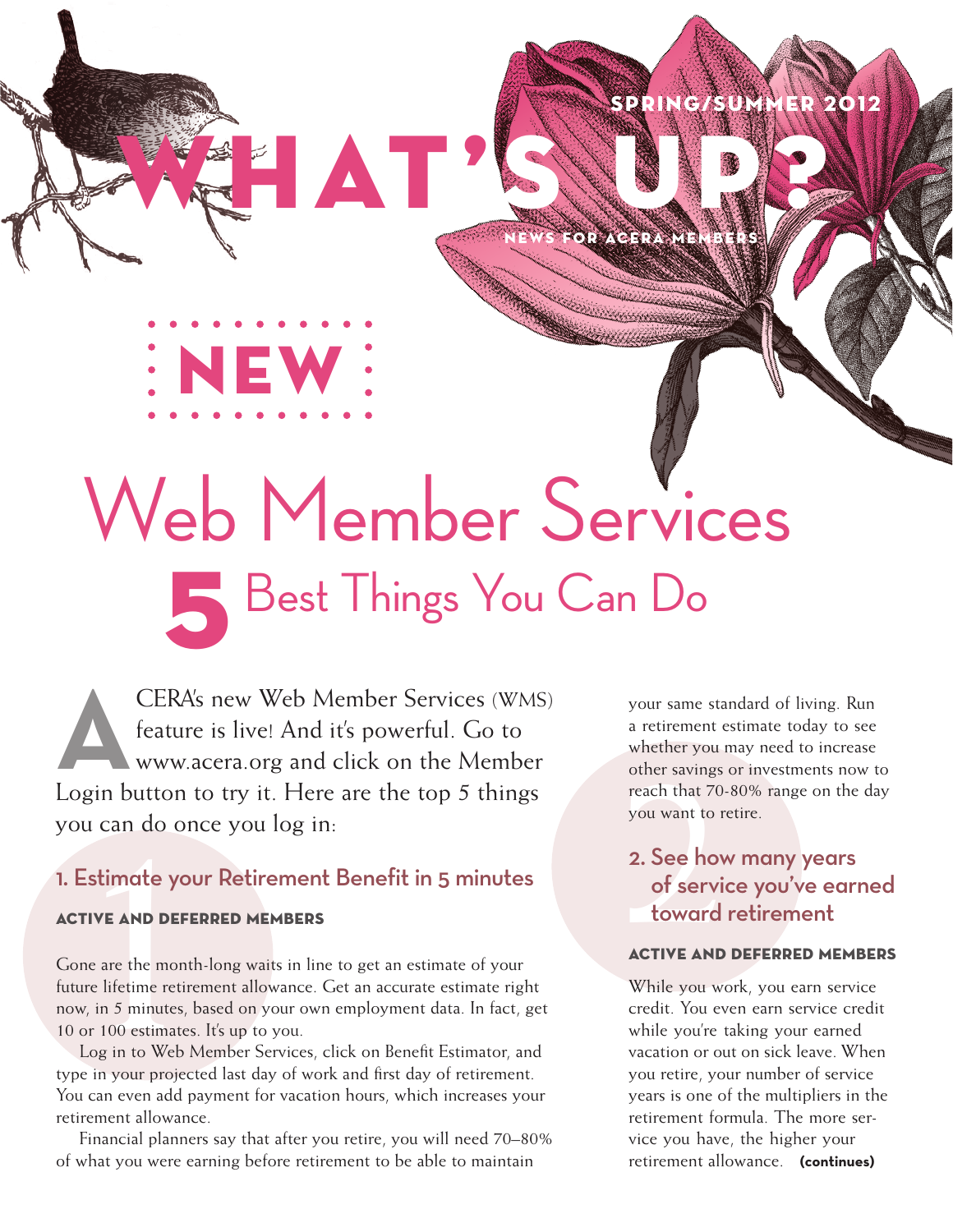#### **(continued from cover page)**



Some type<br>
service, su<br>
leave. You<br>
you're logs<br>
3. Verify<br>
to the<br>
ALL MEM<br>
Ensure tha<br>
it takes 5<br>
that you l Log in to Web Member Services to see how much service you've already earned, as of your last pay period. There are even some types of time that are eligible to purchase to increase your service, such as part-time work, TAP work, and unpaid medical leave. You can submit an inquiry about purchasing time while you're logged in by clicking on the Web Forms link.

## 3. Verify that your death benefits would go to the right people

#### ALL MEMBERS AND PAYEES

Ensure that your loved ones are taken care of after you pass away; it takes 5 minutes. Log in to Web Member Services and verify that you have designated them as beneficiaries so that ACERA can efficiently pay out your death benefits to the right people. Simply click on Nominated Beneficiary. If you want to re-designate your beneficiaries, follow the link at the bottom of the beneficiary webpage.

# k at the bottom<br>**pay statem<br>ears past!)**<br>EES<br>o your bank ac<br>ch was your CO 4. See your retirement pay statement (and statements of years past!)

#### RETIRED MEMBERS AND PAYEES

How much money is going into your bank account via direct deposit every month? How much was your COLA increase last month? How much is Uncle Sam taking out? How much are you paying for your health insurance? You can get the answers to these questions for the past month, and even past years. Simply log in and click on Benefit Payroll History.

# 5. Chec<br>purch<br>ACTIVE AP<br>When pure<br>increase you 5. Check on a service purchase contract

#### ACTIVE AND DEFERRED MEMBERS

When purchasing eligible time to increase your service (such as prior public service time or time worked prior to becoming an ACERA member), ACERA will let you split up payment over time, for up to 5 years. If you've engaged in a purchase contract, log in to Web Member Services to get a breakdown of how much you've already paid and how much you have left.

### **BONUS LIST**

- 6. See info from 1099-Rs for years in the past (Retired Members and Payees)
- 7. Verify and modify your federal and state withholding (Retired Members and Payees)
- 8. See how much you've contributed to the retirement system (Active and Deferred Members)
- 9. See your deductions including medical, dental, vision, association dues, etc. (Retired Members and Payees)

10. Much more…

S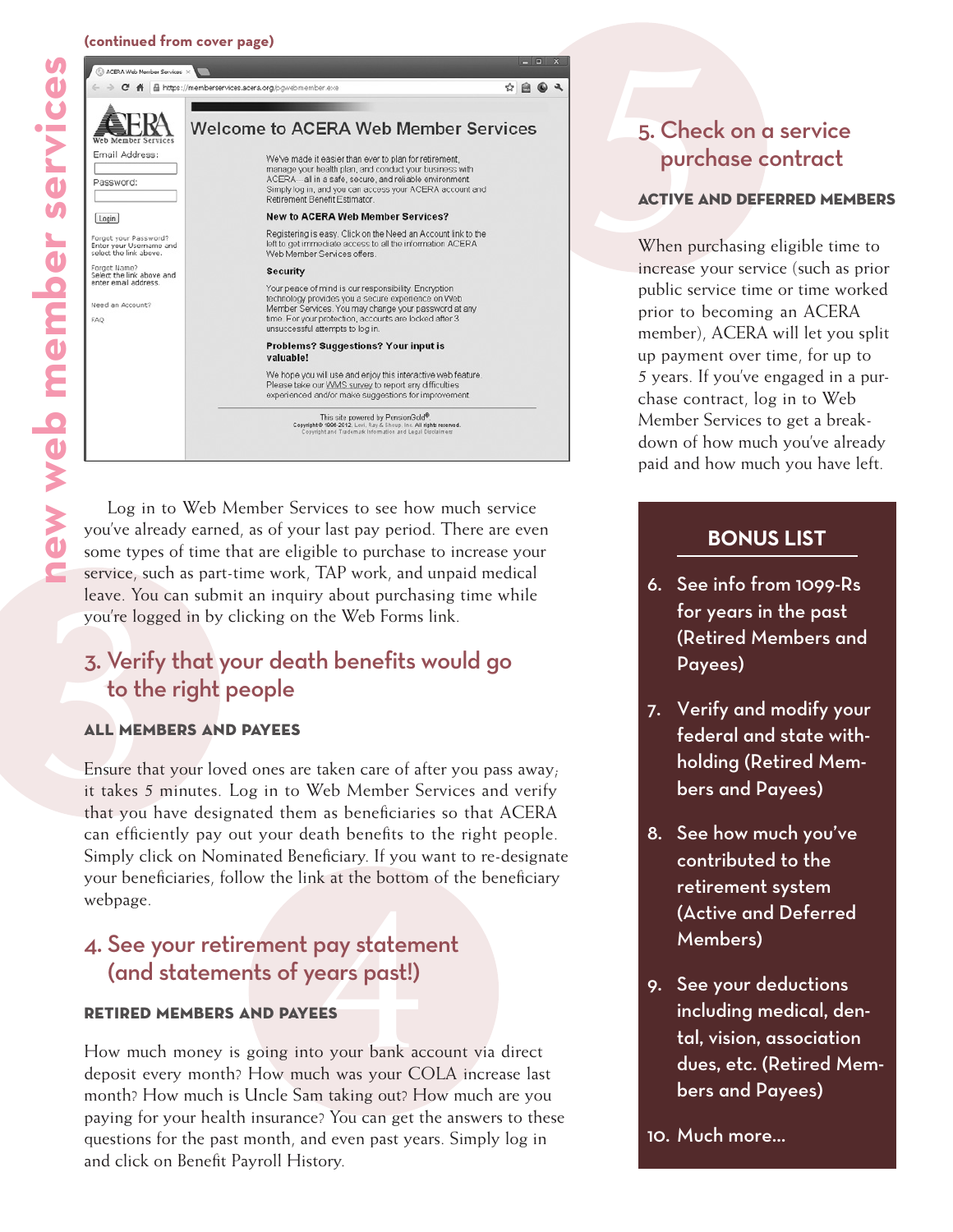# New ACERA Rule Mandates Part Time Contributions

If you're actively employed and think you may go to part time in the future, you should know about a recent change to ACERA's part time service procedure.

#### **Why the change?**

As a member of ACERA actively working in a full-time position, you contribute a percentage of your salary with each pay check to the retirement system to help pay for your retirement benefits. You don't pay income taxes on your contributions when you make them; when you retire or withdraw, you will owe taxes on your benefits when you receive them.

The IRS makes the rules on what is taxable and has recently stated its intent to review public pensions. To ensure ACERA is in compliance with IRS rules, we've undertaken our own review of our policies. We found one policy in particular to be out of com pliance, so we've changed it.

#### **What changed on January 1st?**

Before January 1, 2012, ACERA members working in full time, retirement-eligible positions who changed to part time were given a choice: they could continue contributing to the retirement sys tem while continuing to earn service credit, or they could stop paying contributions and earning service credit, putting their mem berships on hold and becoming what we call deferred members.

As of January 1, 2012, members changing to part time or into other certain ineligible positions no longer have the choice; they must continue to contribute to the retirement system and continue to earn service credit.

#### **Working part time**

If you go from full time to part time, you will continue to be an active member of ACERA and contribute to the retirement system at the same percentage you have been contributing. Also, you'll con tinue to earn partial service credit for time worked based on your reduced hours.

Generally, if you go back to full time, your contributions will go back up because you'll be making more money, and you'll begin earning credit for full time service again.

#### **Members who previously deferred when changing to part time**

If you changed to part time before January 1 and chose to defer, you'll remain a deferred member until you increase your working hours to full time. At that point, you will become an active mem ber again automatically and begin contributing to the retirement system again, as well as begin earning service credit again. Addi tionally, once you're back to full time, you will be able to purchase the part time work to add to your service credit.

**investment performance** uring the fourth quarter of 2011, the Retirement Board adopted ACERA's Real Return Pool Policy to guide and govern investing in Real<br>Return Pool assets, and approved or<br>Real Return Pool investment. The<br>Board also approved one new Privat<br>Equity and Alternatives Return Lea<br>ing Strategy investment to a Debt-<br>Related Fund. Return Pool assets, and approved one Real Return Pool investment. The Board also approved one new Private Equity and Alternatives Return Lead ing Strategy investment to a Debt-Related Fund. As part of the annual review process, the Investment Com mittee reviewed real estate consul tant The Townsend Group, ACERA's Directed Brokerage Program, Third Party Directed Brokerage Administra tor—Capital Institutional Services, Inc., and three of ACERA's Domestic Equity Managers.

For the fourth quarter, US Stocks fared better than their international and emerging markets counterparts. The DJIA outperformed the S&P 500 and NASDAQ posting returns for the quarter of 12.8%, 11.8%, and 7.9%, respectively. The MSCI EAFE was up 3.4% and MSCI Emerging Markets was up 4.5%.

ACERA's total Fund returned 6.3% in the fourth quarter 2011 and ranked in the 21st percentile among public funds greater than \$100 million. The Fund did not exceed its policy index of 6.7% during this time period. Lon ger term, the 5-year average annual return was 1.8%, ranking in the 59th percentile. The 10-year and 15-year returns ranked in the upper 15th and 17th percentiles, respectively, with 6.1% and 7.1% annualized returns, respec tively. The market value of the total Fund as of 12/31/11 was \$5,062,576,166.

#### Investment Returns for 4th Quarter, 2011\*

|                   | 4th Quarter | 1 Year  | 3 Year | 5 Year |
|-------------------|-------------|---------|--------|--------|
| <b>TOTAL FUND</b> | 6.3%        | $-0.4%$ | 13.0%  | 1.8%   |
| Policy Index**    | 6.7%        | $-0.3%$ | 12.4%  | 2.5%   |

\* Returns for periods greater than one year are annualized. Results of all publicly traded investments are presented in a format con sistent with the CFA Institute's Global Investment Performance Standards®.

<sup>\*\*</sup> As of October 1, 2011, the Policy Index is 34% Russell 3000/ 15% Barclays Aggregate/ 3% Citigroup WGBI - ex US/ 2% Barclays High Yield/ 25% MSCI AC World - ex US IMI/ 6% NCREIF Property Index/ 10% Russell 3000 + 100 bps/ 5% CPI + 300 bps.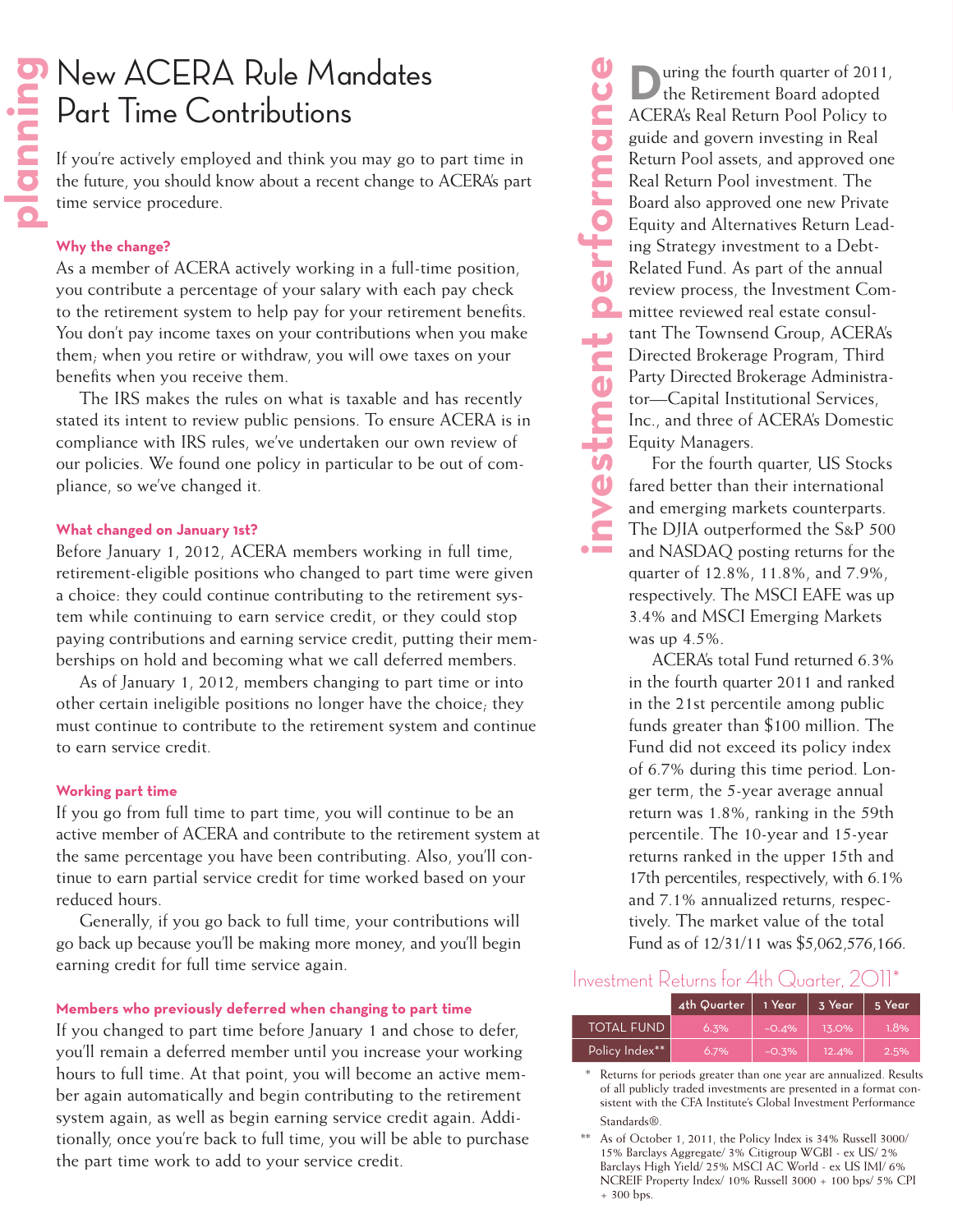This forum presents information of interest to the soon-to-be-retired and the Retired ACERA Member.

# Retiree Page

# Which Costco Eye Doctors Are In-Network?

If you're heading to Costco to visit the eye doctor and/or fill your prescription for glasses, keep in mind not all Costco eye doctors are in the VSP Network. What d glasses, keep in mind not all Costco eye doctors are in the VSP Network. What does this mean to you and your pocketbook?

## If you visit an in-network VSP doctor, you get:

- • A free exam every year
- • Free lenses with a \$25 copay every year
- • \$120 toward frames every two years
- • \$105 toward contact lenses every year

## If you visit an out-of-network doctor, you get:

- • \$50 toward an exam every year
- • \$50 (single), \$75 (bi), or \$100 (tri) toward lenses
- • \$70 toward frames every two years
- • \$105 toward contact lenses every year

Before you go to Costco, call and ask "are you a VSP doctor?" Either way, the doctor should submit the VSP insurance claim for you, but your out-of-pocket costs could be dramatically different.

## Ideas to Stay Active This Summer

#### **FIND TEAM SPORTS**

be drama<br> **Idea**<br>
FIND TEAI<br>
To beat the<br>
usual bask<br>
handball, To beat the routine of exercise, play a sport. Beyond the usual basketball, softball, and tennis, try these: American handball, volleyball, badminton, bocce, and pickleball. Pickleball is similar to tennis, but played on a much smaller court and is much lower impact. To find people to play sports with, search for your particular sport or just type in "sports league" at www.yelp.com or www.meetup.com. Also try contacting your city recreation department or local YMCA.

**TRAVEL THE U.S. AND THE WORLD WITH ROAD SCHOLAR** Road Scholar is a non-profit organization that lets retirees choose from 6,500 educational adventures. Make friends and go places where most tourists don't get to go. All the details like lodging and food are taken care of. Scholarships are available if your income is limited. Go to www.roadscholar.org.

#### **VOLUNTEER WITH SENIOR CORPS**

If you're 55 or older, use your lifetime of experience, unique talents, and desire to make a real difference in your world by working for your community and enriching your own life in the process. Senior Corps helps you become a mentor, coach, or companion to people in need, or contribute job skills and expertise to community projects and organizations. Go to www. seniorcorps.gov.

# \$2 Prescriptions for UnitedHealthcare Members

UnitedHealthcare members in Medicare: Don't pay more than you have to for prescription drugs. Find hundreds of prescriptions for as low as \$2 for a 30 day supply by going to www. unitedpharmacysaver.com. Enter your zip code for an interactive map of pharmacies near you, including Target and Safeway. Enter the name of your medication to see the price. Save money.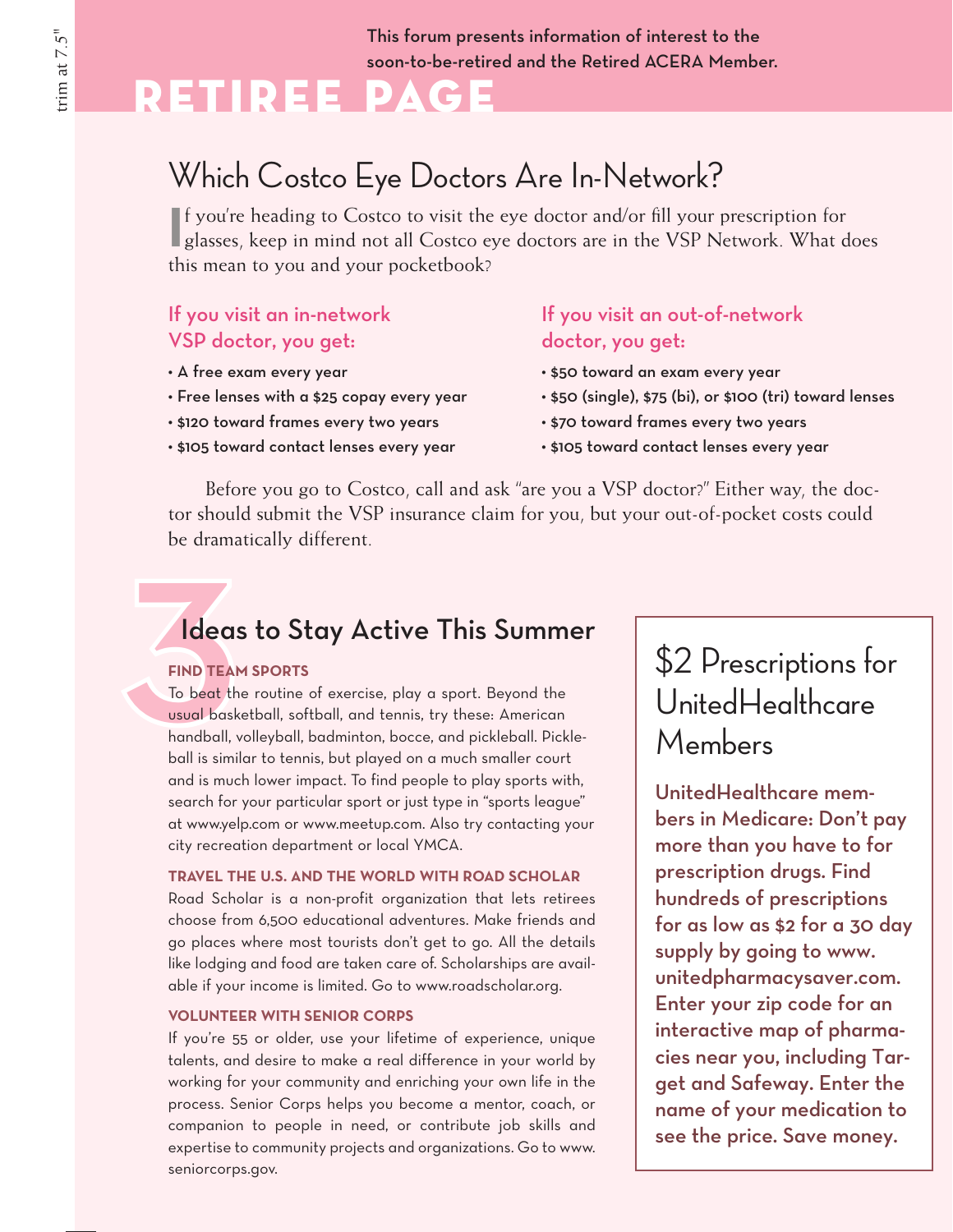### Extend your life and lifetime benefit—tips for living well before and after retirement

# Live Well

A Frenchman walks into a bar…with a duck on his head.

The bartender says, "Where'd you get that?"

and the duck says, "In France. They've got millions of 'em."

**Y**ou've heard that laughter is the best medicine. It's obvious that laughter is a great stress reliever, but two 2009 Japanese studies<sup>1</sup> presented to the American College of Sports Medicine found that this adage may be true for heart health as well.

Groups of healthy adults watched either a comedy or a documentary film while their blood flow was monitored. The groups watching the comedy movies showed increased blood flow through the arteries as well as dilated blood vessels, both of which are associated with healthy blood pressure.

And the effect lasted: "Arterial compliance [and blood vessel dilation] improved for a full 24 hours after subjects watched a funny movie," said lead researcher Jun Sugawara. "Laughing is likely not the complete solution to a healthy heart, but it appears to contribute to positive effects."1

So have a good laugh. Just like any other part of a well-rounded life, laughter is something you can deliberately seek out. Here are some ideas to increase your good humor:

Try taking yourself less seriously. Did you just explode a bag of flour all over the rug? Classic three stooges move. Have a good laugh with whoever saw it.



Call up the friends you laugh with. Go out and have a good time. A 2010 Brigham Young University study<sup>2</sup> showed that being social has more effect on life span than exercise or even obesity.

Go see some standup. Visit www.sfstandup. com for a calendar of standup comedy events every day in the Bay Area.

Ask coworkers and friends for funny stories. You'll become known as the person who wants to hear hilarious stories rather than gossip or complaints.

Download some comedy albums for the ride to work. A few (mostly clean) suggestions: Jim Gaffigan, Ellen Degeneres, Steven Wright, Todd Barry, Mike Birbiglia

Watch a few hilarious videos at www. funnyordie.com or www.comedycentral.com

Read the Onion, America's satirical newspaper at www.theonion.com

1 Sugawara J, Tarumi T, Tanaka H. (2010). Effect of mirthful laughter on vascular function. The American Journal of Cardiology, Volume 106, Issue 6, Retrieved from http://www.ajconline.org/article/S0002-9149(10)01050-7/abstract 2 Holt-Lunstad J, Smith T, Bradley J. (2010). Social Relationships and Mortality Risk: A Meta-analytic Review. PLoS Medicine, July 2010, Retrieved from http://www.plosmedicine.org/article/info:doi/10.1371/journal.pmed.1000316